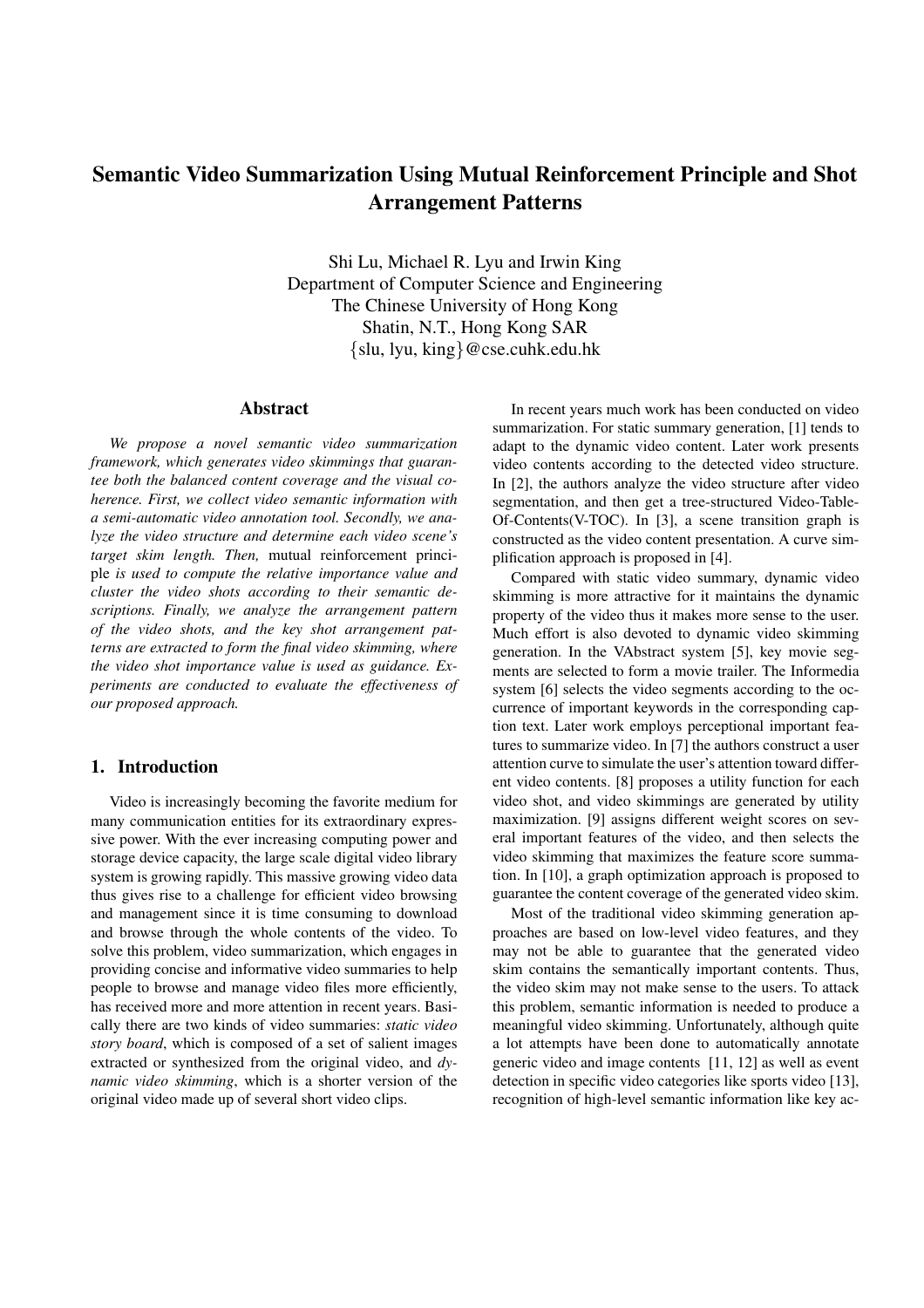tors, action taken is still beyond the capacity of present techniques. To collect reliable video semantic information we still need to manually annotate the video contents. Video summarization based on semantic annotation can be found in [14, 15].

In this paper, we propose a framework for dynamic video skimming generation that emphasizes both *balanced content coverage* and *visual coherence*. Figure 1 shows the overview workflow of our approach. We first segment the video into video shots, then we create a semantic content description for each shot with a semi-automatic annotation tool. To guarantee the balanced content coverage, by video structure analysis we determine the scene boundaries, and then we obtain the target skimming length for each scene. For each video shot, an importance value is calculated according to the *mutual reinforcement principle* [16], and the video shots are clustered according to their semantic content descriptions. Finally, we analyze the arrangement pattern of the video shots and the important shot strings are selected as the video skimming. In comparison with the traditional approaches, our approach has the following contributions: First, we employ the *mutual reinforcement principle* to calculate a global importance rank value for each shot, based on which we can ensure that the semantically important contents can be covered by the skimming; Secondly, we analyze the shot arrangement patterns, which is neglected by most existing approaches, and we utilize this information to make a tradeoff between content coverage and visual coherence.



The paper is organized as follows. In Section 2 we describe the video annotation process. In Section 3 we analyze the structure of the video and describe how we calculate the semantic importance value for each video shot by mutual reinforcement principle. In Section 4 we present our video skim generation scheme. In Section 5 we show some experimental results. Finally, we make conclusion in Section 6.

# **2. Semantic video content annotation**

#### **2.1. Video shot segmentation**

A video shot is an image sequence captured continuously by a single camera. It is the basic building block of edited videos like movies, broadcast news, TV shows, etc. By some video segmentation algorithms [17], we can efficiently detect the video shot boundaries. With the video shots detected, we can further make annotation for them, and explore the higher-level structure of the video.

For video shot  $sh_i$ , we use its first frame  $kf_{i_{begin}}$  and the last frame  $k f_{i_{end}}$  as the key frames that represent the visual content of the video shot.

# **2.2. Semi-automatic video shot annotation**

Given the detected video shots, we define the semantic content description for a video shot, and we employ a semiautomatic process to annotate the video shots.

Normally when we see a video, the two questions we mostly want to ask is "Who?" (Who is the person this video is depicting?) and "What?" (What is the person doing?/What's happening?). Thus in this paper, for each video shot's content description, we currently use the following two *semantic-concept contexts* to describe the semantic concept of the video shots:

- 1. **Who**–This context describes the main person in this video shot.
- 2. **What**–This context describes the action taken by the actors, or the events happening.

Under each context there are several concept terms describing the contents. The video concept description, the corresponding contexts and the possible optional concept terms are organized in a tree-structured manner named *shot concept tree*, and the user can freely choose the right concept terms for the semantic context. Moreover, the user can easily extend, edit and reuse the shot concept tree. To accelerate the annotation process we employ a SVM-based relevance feedback image retrieval module proposed in [18]. When doing annotation, the annotator is provided with the video shot key frames for a preview. He can use the relevance feedback module to retrieve the visually similar video shots and copy the annotation to the similar shots thus the whole semantic annotation process can be highly accelerated. The similar video shots confirmed by the user are stored for further usage. The relevance-feedback-assisted video annotation interface is shown in Figure 2.

After the annotation, the video shot content description can be written in a two-unit tuple:  $d = \{F_l, F_s\}$ , which is the low level features and the high level semantic concept. Here  $F_s = \{c_i\}$ , where each context  $c_i$  contains sev-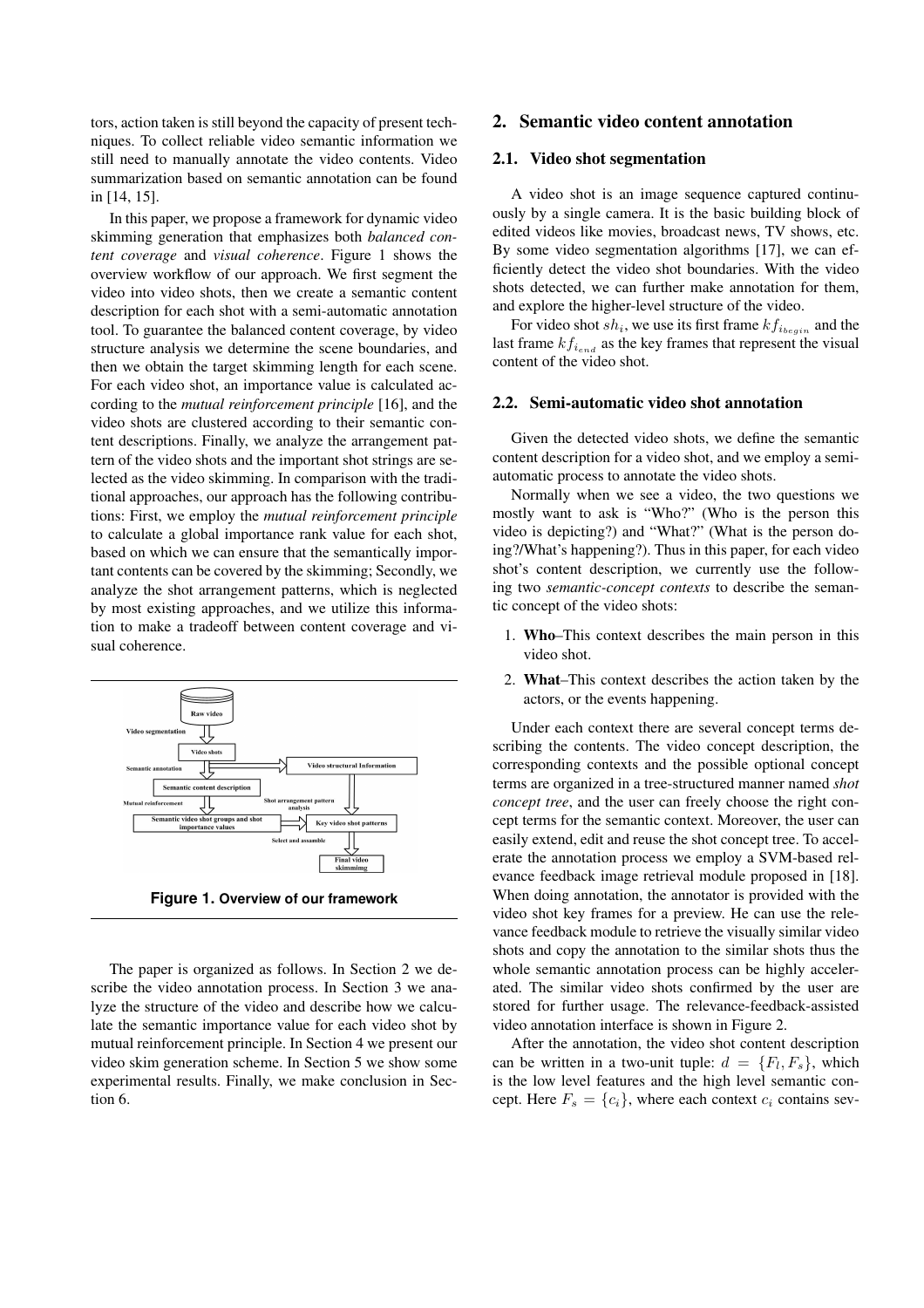

**Figure 2. Video annotation interface**

eral semantic concept terms  $\{t_{ij}\}\$ . For a video shots  $sh_i$ , we can put the concept terms together into a keyword set  $T_i = \{t_{ij}\}.$ 

### **3. Video structures and semantics**

# **3.1. Video structure analysis**

A video narrates a story just like an article does. From a narrative point of view, a video is composed of several video scenes  $\{Sc_1...Sc_n\}$ , each of which depicts an event like a paragraph does in the articles. A video scene is composed by a series of video shots  $\{sh_1...sh_n\}$ , each of which is an unbroken image sequence captured continuously by a camera. A video shot's role is just like a sentence in articles. The visual content of a video shot can be represented by its key frames. A video shot group  $Sg_i$  is the intermediate entity between video scenes and video shots, which is composed of several visually similar and temporally adjacent video shots. Thus from top to down, a video has a 4-level hierarchical structure: Video, Video scenes, Video shot groups, and Video shots [2]. Figure 3 shows the hierarchical structure of a video.

In the remaining part of this paper, we use  $l_{sh_i}$ ,  $l_{Sg_j}$  and  $l_{Sc_i}$  to represent the length of video shot  $sh_i$ , video shot group  $Sg_j$ , and video scene  $Sc_i$ , which is the total number of images containing in them respectively.

Given the low-level features and the high-level semantic description for each video shot, we can define two similarity measures  $sim_{ij}^l$  and  $sim_{ij}^s$  as the similarity between two video shots based on low-level features and high-level semantic features.

The low-level similarity between two video shots is defined as the maximal H-S histogram correlation between their key frames, that is

$$
VisualSim(sh_i, sh_j) = \max_{x,y} HistCorr(kf_{i_x}, kf_{j_y}),
$$
  
where  $x, y \in \{begin, end\}.$ 



**Figure 3. Hierarchical video structure**

Furthermore, we use the keyword similarity to measure their semantic similarity, defined as follows:

$$
sim_{ij}^{s} = \frac{|T_i \bigcap T_j|}{|T_i \bigcup T_j|}.
$$

and we can linearly combine the two similarity measure into a net similarity measure  $sim_{ij}$ :

$$
sim_{ij} = k \times sim_{ij}^{l} + (1 - k) \times sim_{ij}^{s}.
$$

Based on measure  $sim_{ij}$  we can use the window sweeping algorithm in [2] to find the video shot group and video scene boundaries.

#### **3.2. Video structure and video edit process**

We have just determined the scene boundaries based on the visual and semantic similarity. Now we continue to explore the semantic structure of a video scene.

The video editing process, described in [19], is like the following: To describe an event the director will first shoot the environment from several different angles, then mix the video shots from various angles to assemble the final edited video. For example, to depict a conversation, there should be some overview shots showing all the people involved at the beginning and the end of the scene, and there may be several sets of video shots depicting each involved actor from different angles. The video shot sets are depicting the same content (the actor), but since they might be shot from different angles, they might not be grouped together by analyzing the low level features. In this case, the shot semantic description can help us to find such structure.

To better model the intention of the director, we propose a new concept called *semantic video shot group*. It is made of a set of video shots that depict the same semantic content. However, a semantic video shot group might not be composed by visually similar video shots. The semantic video shot group can be viewed as an intermediate entity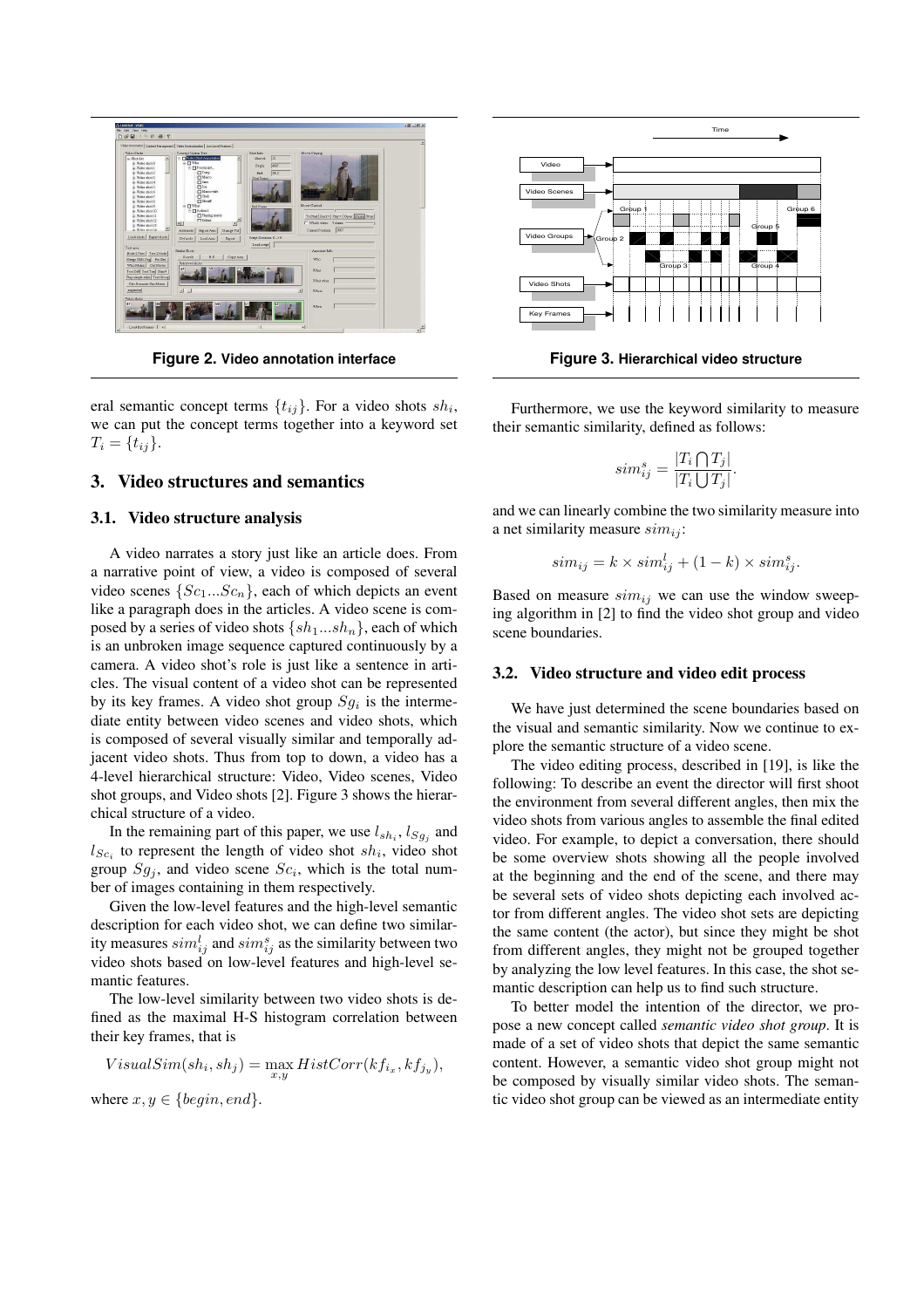

between video shot group and video scene, and we can expect that video skimming generated upon this new structure can achieve better performance since it carries the semantic structure of the video. Another important sign of the director's intention is the way he or she arranges the semantic shot groups. The shot arrangement pattern analysis will be discussed in Section 5.

# **3.3. Mutual reinforcement and semantic video shot group detection**

Given a video scene composed by a set of annotated video shots, a set of video annotation concept terms, and the corresponding contexts, we need to measure the relative importance of each video shot and each different concept term. We employ the following mutual reinforcement principle [16] to detect the semantic video shot groups and perform an importance evaluation for each detected video shot. Suppose that we have obtained a set of video shot descriptions  $D = \{d_1...d_n\}$  based on a set of concept terms  $T = \{t_1...t_m\}$  under the description context c, we hope to get a rank to measure the priority of the description items in the video shot description set. A weighted bipartite graph can be built from  $T$  to  $D$  in the following way: If description  $d_i$  contains term  $t_j$ , then we set up an edge between  $d_i$ and  $t_i$ , and we can compute a weight  $w_{ij}$  associated with the edge.  $w_{ij}$  can be any non-negative measure of the relationship between concept terms and descriptions. In this paper, we define the weight such that if description  $d_i$  contains concept term  $t_i$  then  $w_{ij} = 1$ , else  $w_{ij} = 0$ .

The idea of mutual reinforcement principle [16] is as follows: An important term should occur in many important descriptions and an important description should contain many important terms. The principle dictates that, the importance score of a concept term is determined by the importance scores of the descriptions it appears in; Moreover, the importance score of a semantic description is determined by the importance scores of the concept terms contained in it. Given the shot description set  $D$ , the term set T, and the weight matrix  $W = [w_{ij}]$ , we use the vector U and  $V$  to denote the importance scores for the term set  $T$ and the description set D. Mathematically, we have the following relationship:

and

and

$$
V = \frac{1}{k_2} W^T U,
$$

 $\frac{1}{k_1}WV$ 

 $U=\frac{1}{l}$ 

where  $k_1$  and  $k_2$  are some constants. We can easily get

> $U=\frac{1}{1-\lambda}$  $\frac{1}{k_1k_2}WW^TU$

$$
V = \frac{1}{k_1 k_2} W^T W V.
$$

Thus we can see that  $U$  and  $V$  should be the eigenvectors of the matrix  $WW^T$  and matrix  $W^TW$ , respectively. Since the elements in  $W$  are all non-negative, the largest eigenvalue of  $W^T W$  and  $WW^T$  must be also non-negative. In that case, we may choose the eigenvectors corresponding to the largest eigenvalue of  $WW^T$  and  $W^TW$  as the importance scores for the concept terms and the shot descriptions.

By this mutual reinforcement process we can find the importance score vector for all the video shot descriptions. We can see that video shots with similar content will have similar importance values. Thus by this importance value vector we can group the semantically similar video shots into semantic video shot groups. For a set of video shots, we compute importance value vectors based on context "who" and "what", thus resulting in two vectors  $V_{who}$  and  $V_{what}$ . Consequently, the final importance vector is obtained by

$$
V = V_{what} + V_{who}.
$$

We combine these two value vectors then use them to classify video shots. Since the importance value is a measure for a shot's relative semantic rank, according to the importance value vectors, we can select several semantic video shot groups with high importance values as *key video shot groups*, and the rest content is treated as a *background shot group*. Figure 5 shows the importance vector we obtained from a video scene. Figure 6 shows some classified shots based on the importance vector. On the top row the shots contain two key actors thus they have the highest importance value. The second and third row are those video shots depicting one main actors. The above three video shot groups form the key video shot groups. Other video shots which do not contain key actors form the background video shots group, as shown in the bottom row.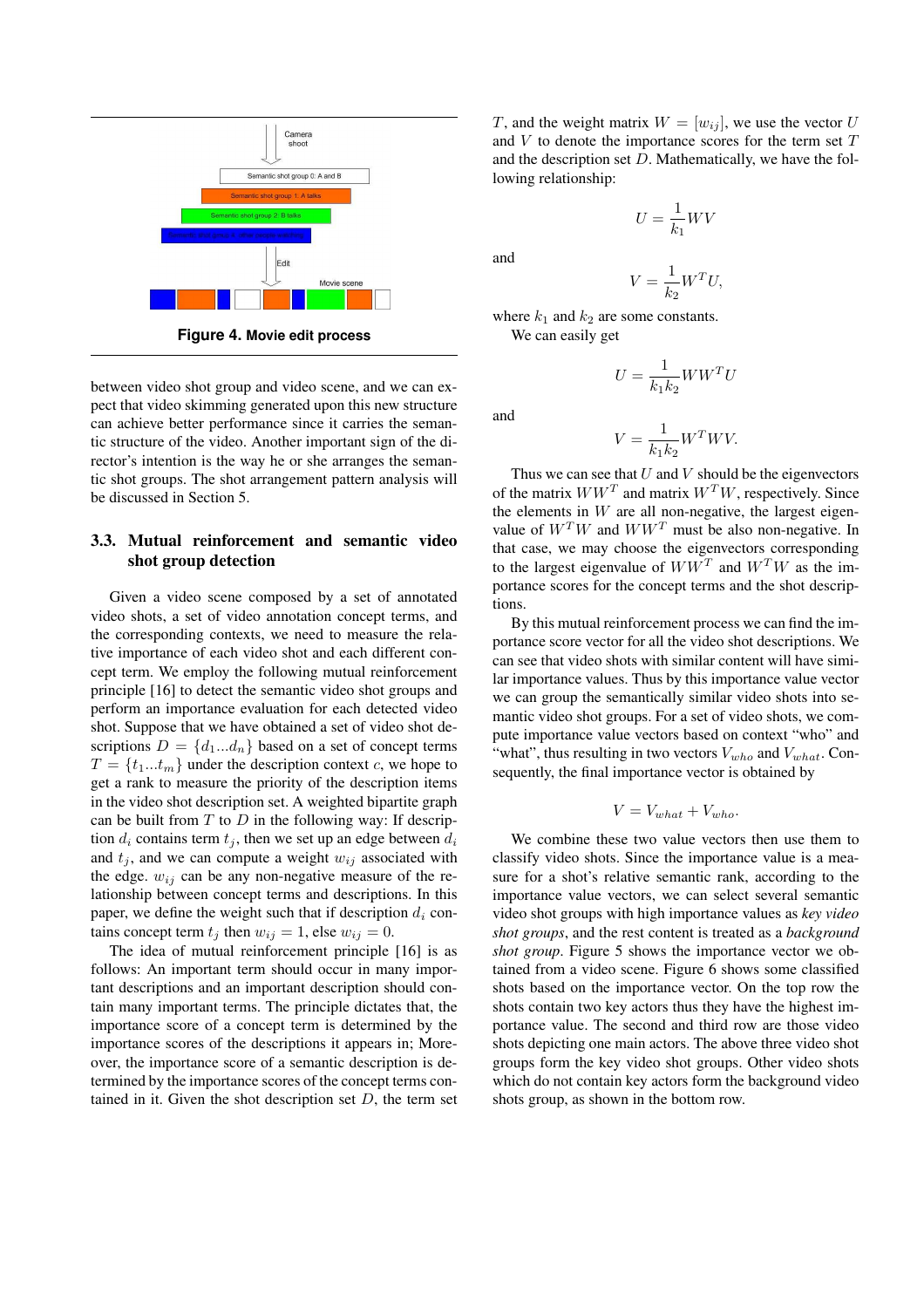

**Figure 5. Importance vector of video shots**



**Figure 6. Some classified video shots**

After we have found the semantic video shot groups, our video summarization process will be just like an inversion of the video edit process followed by another edit process. We first group the video shots depicting the same content, which is just the inversion of movie editing, and we select some shots from the same group according to some rules then reassemble them into the final video skimming.

#### **4. Semantic video summarization**

#### **4.1. Summarization requests and goals**

Basically there are two kinds of video skimmings: *overview* and *highlight*. For a specific domain like sports video and news, the user already knows some domainspecific knowledge and he may just request those video shots that he is interested in like "give me 3 minutes of video about goals and corner kicks". This kind of video skimming is called "highlight". But for movies, mostly the user is totally unaware of the content thus can only specify a target length and hope to see enough details about the video. The request may be like "give me 3 minutes of preview showing what this video is about". We call this kind of video skimming an "overview". In this paper we concentrate on the video overview generation.

To obtain meaningful video skimming, we specify several goals that we would achieve as follows:

- 1. **Conciseness**–As required, the length of the generated video skimming should be within the user specified length  $L_{vs}.$
- 2. **Balanced content coverage**–As the video is a structured document, the video skimming should be able to represent the original content with balance. At the same time, the visual and semantic diversity of the original content should be reflected by the video skimming.
- 3. **Visual coherence**–One problem for traditional video skimming generation is that the user often feel that the video skimming is quite choppy. Thus we hope to increase the coherence of the video skimming while preserving the content coverage.

Now that we have established the semantic video shot groups and video scene boundaries, the final video skimming can then be made by first making sub-skimmings for each scene and then concatenating them. Thus our video skimming generation scheme includes three steps: First, determine the target length for each scene; second, extract the sub-skimming according to each length; and finally, assemble the sub-skims to form the final skimming.

# **4.2. Determine the sub-skimming length for each scene**

Suppose that the video is composed by a set of detected scenes  $\{Sc_i\}$ , given total video skimming length  $L_{vs}$ , we need to distribute the skimming length to each scene. It's natural that longer and more complex video scenes should share a longer part in the final video skimming. To describe the complexity of a video scene, we define the content entropy for a video scene  $Sc<sub>i</sub>$  as follows:

$$
Entropy(Sc_i) = \sum_{Sg_j \in Sc_i} -\frac{l_{Sg_j}}{l_{Sc_i}} \log_2(\frac{l_{Sg_j}}{l_{Sc_i}}).
$$

Here  $l_{Sg_j}$  and  $l_{Sc_i}$  are the length of the video shot group and video scene respectively, in terms of the image frame number.

After we have calculated the content entropy for each video scene  $Sc_i$ , given the total video skimming length  $L_{vs}$ , we determine the target skimming length  $Sl<sub>i</sub>$  for each video scene in the following way:

- 1. For the video scenes  $\{Sc_1...Sc_n\}$ , we first calculate  $Sl_i = L_{vs} \times \frac{Entropy(Sc_i) \times l_{Sc_i}}{\sum_{j=1}^{n} Entropy(Sc_j) \times l_{Sc_j}}$ . If  $Sl_i$  is less than the preset threshold  $t_1$ , then the corresponding scene is considered as non-important thus will be discarded.
- 2. For the remaining scenes  $\{Sc'_1...Sc'_m\}$ , we set  $Sl_i = L_{vs} \times \frac{Entropy(Sc_i') \times l_{Sc_i'}}{\sum_{j=1}^{m} Entropy(Sc_j') \times l_{Sc_j'}}$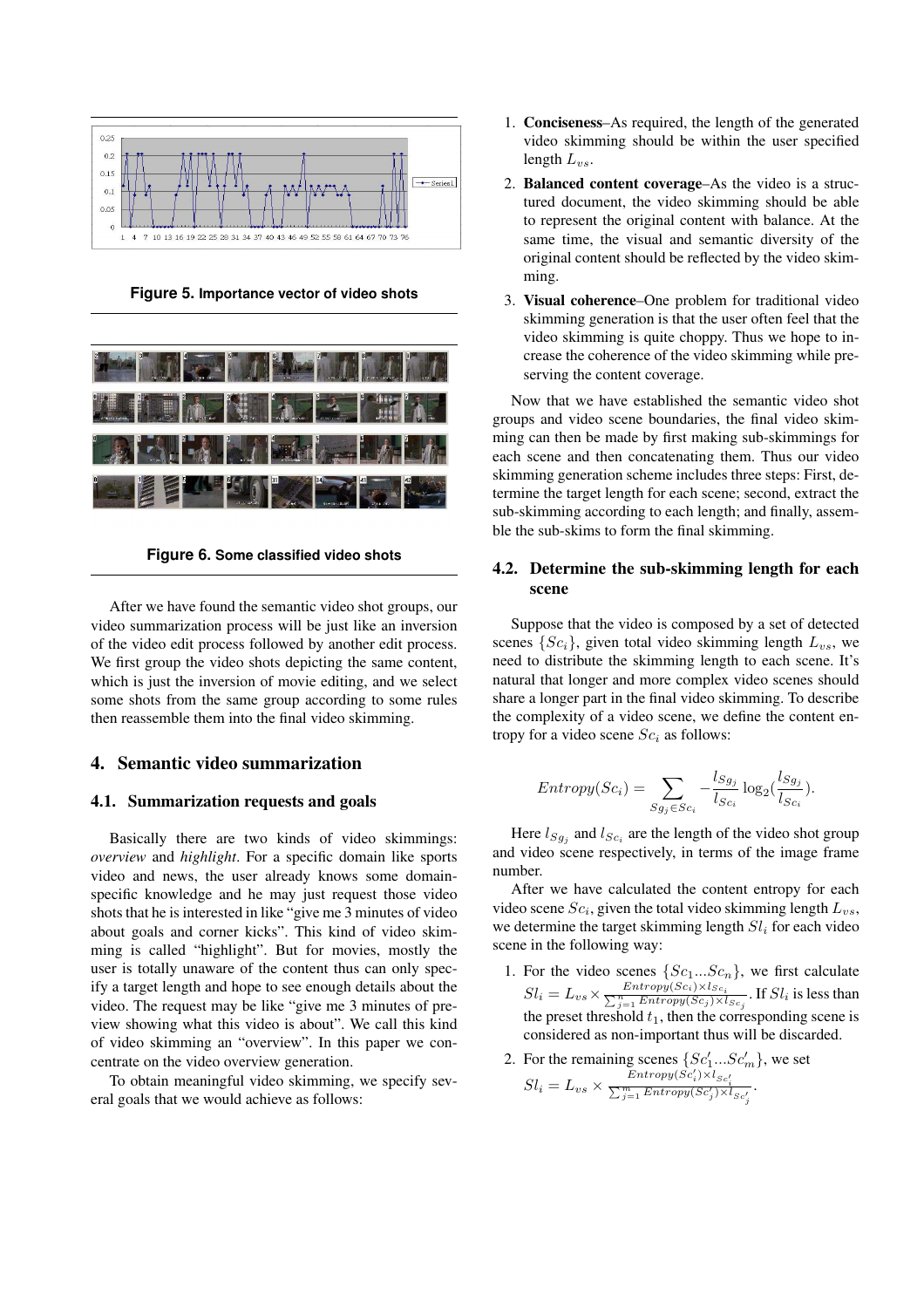#### **4.3. Extracting video shots by string analysis**

Now that we have determined all the semantic video scenes' target lengths, we can continue to extract some video shots from each video scene to form the sub-video skimming. In [10] we proposed a graph optimization algorithm to select video skimming shots. Each detected video scene is modeled into a graph, and the video skimming is generated by searching a constrained longest path in that graph, such that a balanced content coverage can be achieved. However, this method select separate video shots thus the video skimming seems choppy. In this paper, we use a new method based on string sequence analysis to select the shots, which is able to generate a more coherent video skimming while still guarantee the content coverage. We will compare the performance of the two methods in the experiment.

After the mutual reinforcement process, we have the importance vector  $V$  for the video shots, where each component  $v_i$  is the importance value of video shot  $sh_i$ . Based on the importance value we can classify the video shots into a set of semantic shot groups  $G = \{g_k\}$ , including several key video shot groups and one background video shot group. Each semantic group  $g_k$  has a group label  $lb_k$ , shared by the video shots contained in it. Let the set of group labels be LB. Given a video scene  $Sc_x = \{sh_1....sh_n\}$ , we can have a group label string  $lb_1...lb_n$ , where  $lb_i \in LB$ .

Here we provide some definitions for video shot string analysis.

- 1. A *video shot string* str is defined as a series of consecutive video shots  $\{sh_1...sh_x\}$ , with the group label string  $\{lb_1...lb_x\}$ . The importance value of a video shot string  $I_{str}$  is defined as  $I_{str} = \sum_{j=1}^{x} v_j$ , where  $v_j$  is the importance value of videos shot  $sh_j$ .
- 2. A *non repetitive shot string* (nrs string) is defined as a video shot string  $\{sh_1,...sh_x\}, \forall i, j \in \{1...x\}, lb_i \neq$  $lb_j$ .
- 3. A k*-non repetitive shot string* (k-nrs string) is defined as a non repetitive shot string with length  $k$ . We use  ${k-nrs<sub>i</sub>}$  to denote a set of nrs strings with length k.
- 4. If  $str_i$  is the sub-string of  $str_j$ , we say that  $str_j$  *cov* $ers str<sub>i</sub>$ . For example, the  $4-nrs$  string 3124 covers two 2-nrs strings {312, 124}, three 2-nrs strings  $\{31, 12, 24\}$  and four 1-nrs strings  $\{3, 1, 2, 4\}.$

nrs strings carries important information about how the video editor arrange the video shots. We can easily find all  $k - nrs$  strings by scanning the video label string. Then we use them as skimming candidates. Some sample nrs strings are shown in Figure 7.

To ensure the balanced content coverage, we hope that the skimming shots should cover as many semantically important shots as possible. On the other hand, to guarantee



**Figure 7. Several detected nrs string in a movie scene**

the coherence of the video skimming, we should pick more longer substrings from the video shot list in the skimming. Thus the  $k-rrs$  strings become good candidates for video skimming since they are composed by video shots depicting non repetitive contents, and they are a coherent part of the original video. By scanning the video shot string we can easily get all  $k$ -nrs strings for all  $k$ .

We then formulate the video skimming generation problem as follows:

**Problem 4.1** *For a video scene, given the target skimming length*  $L_{vs}$ *, a set of video shots*  $\{sh_1...sh_n\}$  *contained in the scene, the corresponding video shot length set* {li}*, and the corresponding video shot group label set*  $\{lb_1...lb_n\}$ *, find a continuous* nrs *string set*  $SKIM = \{nrs_i\}$ *, such that:* 

- 1.  $\sum_{j} I_{nrs_j}$  is maximized (semantic importance summa*tion is maximized);*
- *2.* |SKIM| *is minimized;*
- *3. Minimize the duplicated items in* SKIM*;*
- 4.  $\sum_{j} (l_{nrs_j}) = L_{vs}.$

To solve the above problem, we propose a greedy method algorithm, as described in Algorithm 1.

Algorithm 1 continues selecting the most important uncovered nrs string into the video skimming, and discard the already-covered short nrs strings so that the semantic important contents are selected while the redundancy of the video skimming is minimized. By this algorithm we obtain a set of coherent video segments as the video skimming, such that the content coverage and coherence can be simultaneously achieved.

## **5. Experiments**

To test the performance of our proposed approach, we have implemented the proposed video annotation and summarization framework and applied it to some movie clips. We employed a PC with 2.0G hz P4 CPU and 512Mb RAM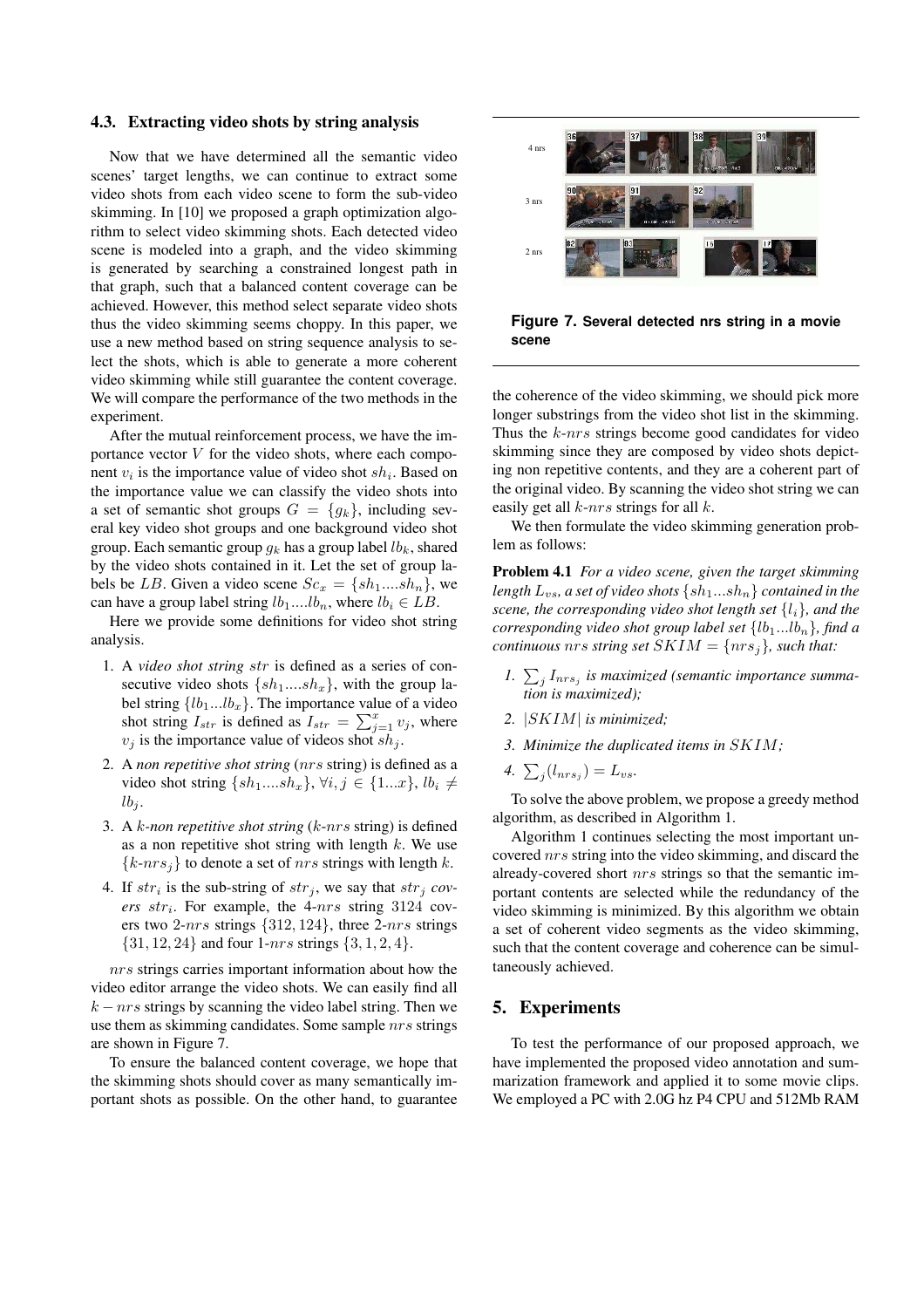#### **Algorithm 1** Video skimming selecting algorithm

Input: The set of all nrs strings NRS; The target skimming length  $L_{vs}$ ; Output: The selected nrs set SKIM that form the video skimming BEGIN  $SKIM = \emptyset$ STEP 1: Sort the *nrs* strings in NRS according to their importance value; **while**  $L_{vs} > 0$  **do** Select the best  $nrs$  string  $nrs_{opt}$ , such that: 1.  $L_{nrs_{\text{out}}} < L_{vs}$ 2.  $\forall nrs_i \in N$  and  $L_{nrs_i} < L_{vs}, I_{nrs_{out}} \geq I_{nrs_i}$ **if** Found **then** 1.  $SKIM = S \cup \{nrs_{\text{opt}}\}$ 2.  $L_{vs} = L_{vs} - L_{nrs_{opt}}$ 3.  $NRS = NRS - \{nrs_t|nrs_{ont} \text{ covers } nrs_t\}$ **else if** Not found **then** GOTO END **end if end while** END

on the Win2000 OS as the test bed. The weight parameter k is set to 0.6, and the time threshold  $t_1$  is set to 4 seconds. Three movie clips and one sitcom clip are processed, and two video skimmings at skim rate 0.15 and 0.30 are extracted for each test video clip. Details about the video clips are shown in Table 1.

To evaluate the quality of the generated video skimming, we employ two criterion: *meaningfulness* and *favorite*. Since it is hard to objectively evaluate a video skimming, we use the following subjective test to compare the performance of our proposed scheme and the method we proposed in [10]. We have invited 10 test users to watch the video skimming generated from the video by the two methods at skim rate 0.15 and 0.30. To evaluate meaningfulness, the test users are asked to answer several questions about the key events that the video depicts (Who has done what?). The scores are scaled to [0, 100]. To compare the favorite, we ask the user to select a "better" video skimming between the video skims generated by the two approaches, and the number of users who choose the skim as "better" is recorded as the favorite score. Figure 8 and Figure 9 show the average meaningfulness and favorite scores respectively for the video skims generated by our proposed method and the method in [10]. The number of continuous video segments according to the original video that the video skims contain is employed as a measure of coherence. The experimental results are summarized in Table 1 (Where Mfn. means Meaningfulness, Fav. means favorite, N.S. means Number of Segments, SEM means the new semantic approach, and GRA means our old graph based ap-

#### proach).



**Figure 8. Meaningfulness Scores**



**Figure 9. Favorite Scores**

Our experimental results are quite encouraging. In terms of meaningfulness, at skim rate 0.15, the proposed method obtain a quite high mean score 77.95. At skim rate 0.30, the score is even higher. Moreover, in most cases, our new approach has gained a higher score than our previous approach. In terms of favorite, we can see that although both video skimmings are meaningful, most users would prefer the video skimming generated by the new method. We also find that our new approach generates much less video segments than the previous approach, which greatly increases the coherence. From the experimental results we can make the conclusion that our proposed method is able to generate a better video skimming in comparison with our previous work.

# **6. Conclusion**

In this paper, we illustrate a novel framework for semantic video summarization. We obtain the semantic information and structure information of the video, compute the semantic importance of each video shot, analyze the shot arrangement patterns, and finally, we obtain a dynamic video skimming by selecting the key video shot strings. The experimental results show that our approach ensures both balanced content coverage and visual coherence.